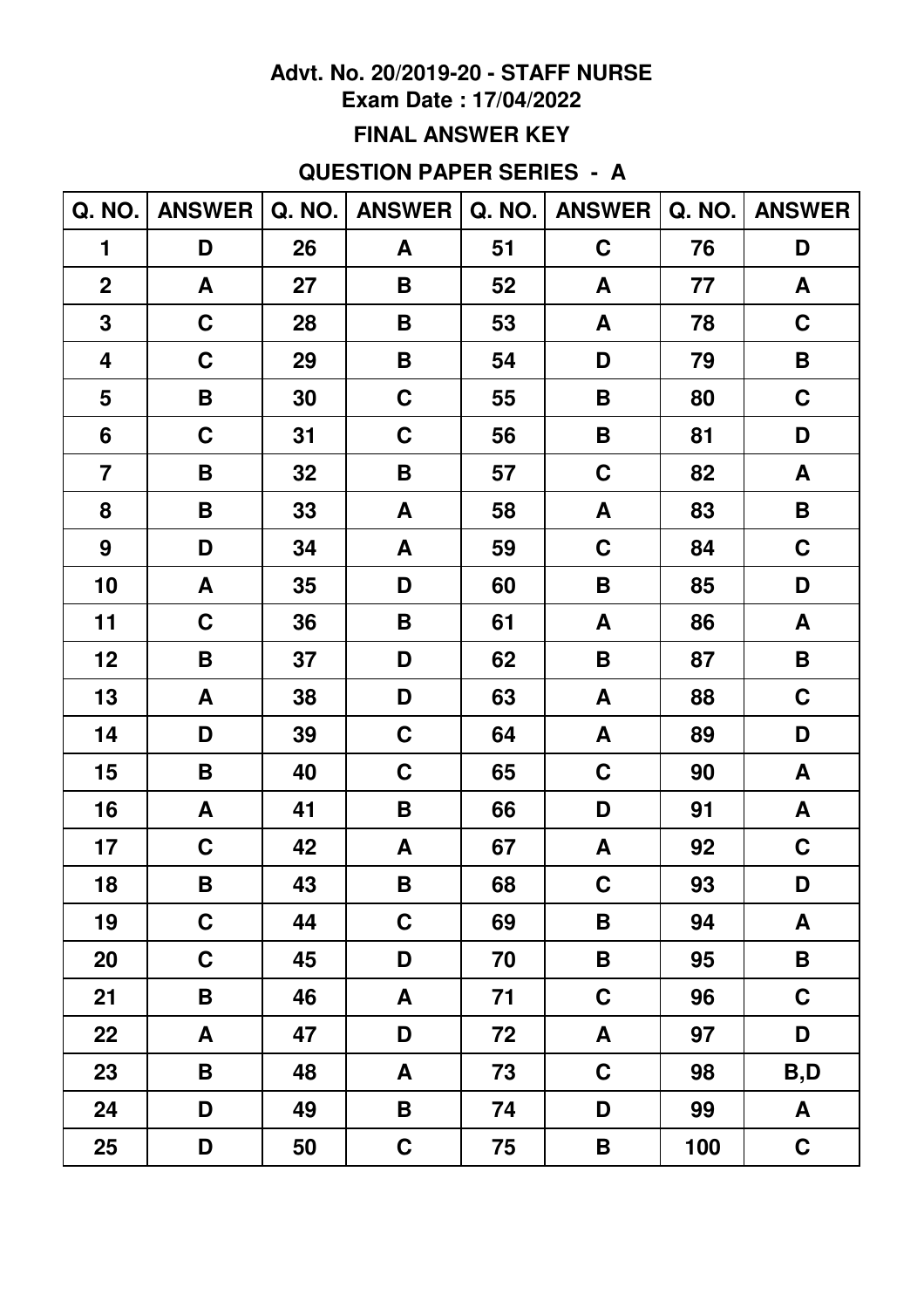### **Exam Date : 17/04/2022**

### **FINAL ANSWER KEY**

## **QUESTION PAPER SERIES - B**

| Q. NO.           | <b>ANSWER</b> |    | Q. NO.   ANSWER |    | Q. NO.   ANSWER    | Q. NO. | <b>ANSWER</b> |
|------------------|---------------|----|-----------------|----|--------------------|--------|---------------|
| 1                | A             | 26 | A               | 51 | B                  | 76     | D             |
| $\mathbf 2$      | $\mathbf C$   | 27 | $\mathbf C$     | 52 | A                  | 77     | A             |
| 3                | D             | 28 | B               | 53 | B                  | 78     | $\mathbf C$   |
| 4                | A             | 29 | $\mathbf C$     | 54 | C                  | 79     | B             |
| 5                | B             | 30 | $\mathbf C$     | 55 | D                  | 80     | B             |
| 6                | $\mathbf C$   | 31 | B               | 56 | A                  | 81     | $\mathbf C$   |
| $\overline{7}$   | D             | 32 | A               | 57 | D                  | 82     | A             |
| 8                | B,D           | 33 | B               | 58 | A                  | 83     | $\mathbf C$   |
| $\boldsymbol{9}$ | A             | 34 | D               | 59 | $\pmb{\mathsf{B}}$ | 84     | D             |
| 10               | $\mathbf C$   | 35 | D               | 60 | $\mathbf C$        | 85     | B             |
| 11               | D             | 36 | A               | 61 | $\mathbf C$        | 86     | D             |
| 12               | A             | 37 | B               | 62 | A                  | 87     | A             |
| 13               | $\mathbf C$   | 38 | B               | 63 | A                  | 88     | $\mathbf C$   |
| 14               | $\mathbf C$   | 39 | B               | 64 | D                  | 89     | B             |
| 15               | B             | 40 | $\mathbf C$     | 65 | B                  | 90     | $\mathbf C$   |
| 16               | $\mathbf C$   | 41 | $\mathbf C$     | 66 | B                  | 91     | D             |
| 17               | B             | 42 | B               | 67 | C                  | 92     | A             |
| 18               | $\mathsf B$   | 43 | A               | 68 | ${\bf A}$          | 93     | $\mathsf B$   |
| 19               | D             | 44 | A               | 69 | C                  | 94     | $\mathbf C$   |
| 20               | A             | 45 | D               | 70 | B                  | 95     | D             |
| 21               | $\mathbf C$   | 46 | B               | 71 | A                  | 96     | A             |
| 22               | B             | 47 | D               | 72 | B                  | 97     | B             |
| 23               | A             | 48 | D               | 73 | A                  | 98     | $\mathbf C$   |
| 24               | D             | 49 | $\mathbf C$     | 74 | A                  | 99     | D             |
| 25               | B             | 50 | $\mathbf C$     | 75 | $\mathbf C$        | 100    | A             |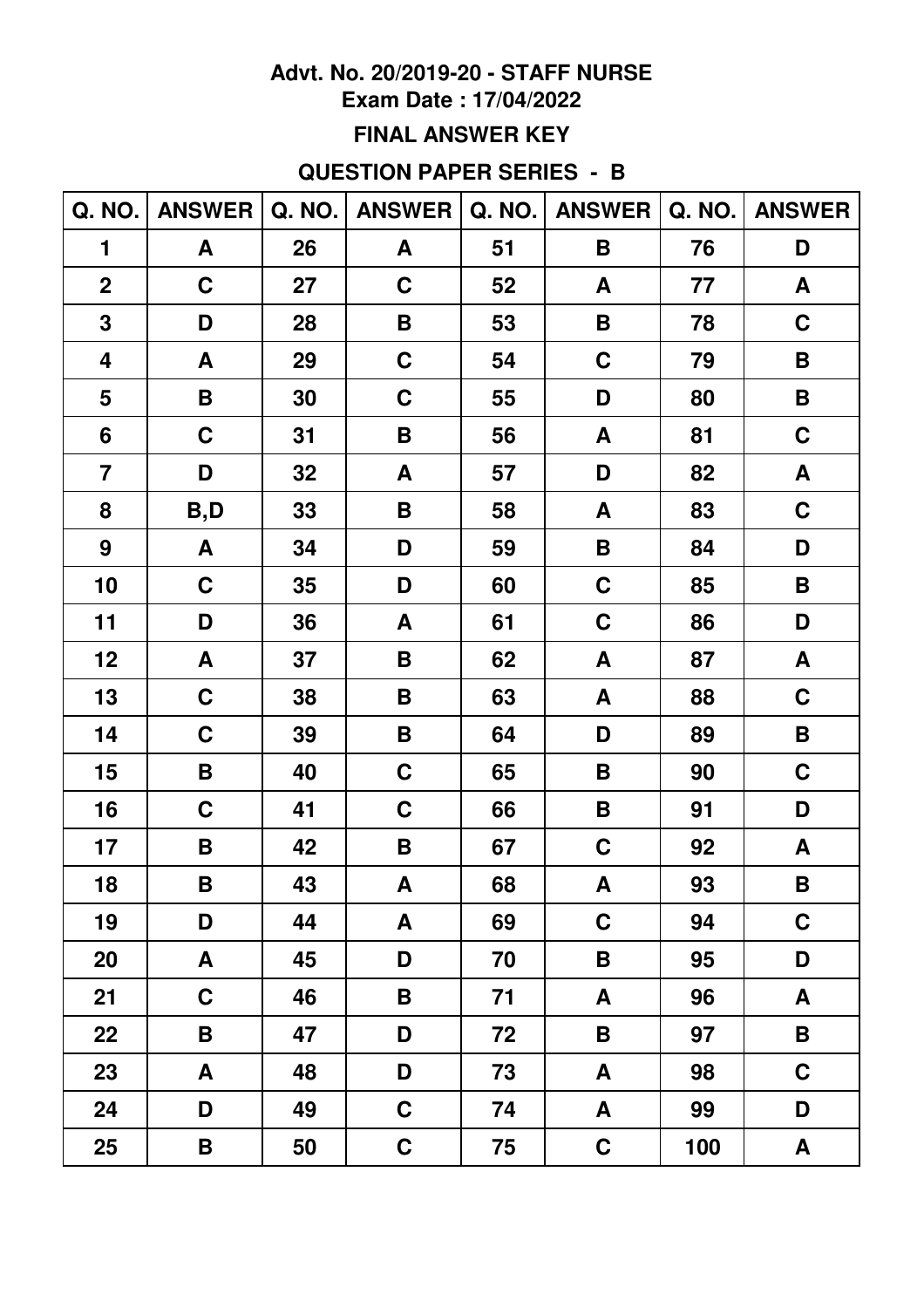### **Exam Date: 17/04/2022**

### **FINAL ANSWER KEY**

## **QUESTION PAPER SERIES - C**

|                 | Q. NO.   ANSWER |    | Q. NO.   ANSWER    |    | Q. NO.   ANSWER | Q. NO. | <b>ANSWER</b>      |
|-----------------|-----------------|----|--------------------|----|-----------------|--------|--------------------|
| 1               | $\mathbf C$     | 26 | B                  | 51 | A               | 76     | $\mathbf C$        |
| $\overline{2}$  | D               | 27 | A                  | 52 | D               | 77     | A                  |
| 3               | B,D             | 28 | B                  | 53 | A               | 78     | $\mathbf C$        |
| 4               | A               | 29 | D                  | 54 | B               | 79     | D                  |
| 5               | $\mathbf C$     | 30 | D                  | 55 | $\mathbf C$     | 80     | B                  |
| $6\phantom{1}6$ | D               | 31 | A                  | 56 | $\mathbf C$     | 81     | D                  |
| $\overline{7}$  | A               | 32 | B                  | 57 | A               | 82     | A                  |
| 8               | $\mathbf C$     | 33 | B                  | 58 | A               | 83     | $\mathbf C$        |
| 9               | $\mathbf C$     | 34 | B                  | 59 | D               | 84     | B                  |
| 10              | B               | 35 | $\mathbf C$        | 60 | B               | 85     | $\mathbf C$        |
| 11              | $\mathbf C$     | 36 | $\mathbf C$        | 61 | B               | 86     | D                  |
| 12              | B               | 37 | $\pmb{\mathsf{B}}$ | 62 | $\mathbf C$     | 87     | A                  |
| 13              | B               | 38 | A                  | 63 | A               | 88     | $\pmb{\mathsf{B}}$ |
| 14              | D               | 39 | A                  | 64 | $\mathbf C$     | 89     | $\mathbf C$        |
| 15              | A               | 40 | D                  | 65 | B               | 90     | D                  |
| 16              | $\mathbf C$     | 41 | B                  | 66 | A               | 91     | A                  |
| 17              | B               | 42 | D                  | 67 | B               | 92     | B                  |
| 18              | A               | 43 | D                  | 68 | A               | 93     | $\mathbf C$        |
| 19              | D               | 44 | $\mathbf C$        | 69 | A               | 94     | D                  |
| 20              | B               | 45 | $\mathbf C$        | 70 | C               | 95     | A                  |
| 21              | A               | 46 | B                  | 71 | D               | 96     | A                  |
| 22              | $\mathbf C$     | 47 | A                  | 72 | A               | 97     | C                  |
| 23              | B               | 48 | B                  | 73 | $\mathbf C$     | 98     | D                  |
| 24              | $\mathbf C$     | 49 | $\mathbf C$        | 74 | B               | 99     | A                  |
| 25              | $\mathbf C$     | 50 | D                  | 75 | B               | 100    | B                  |